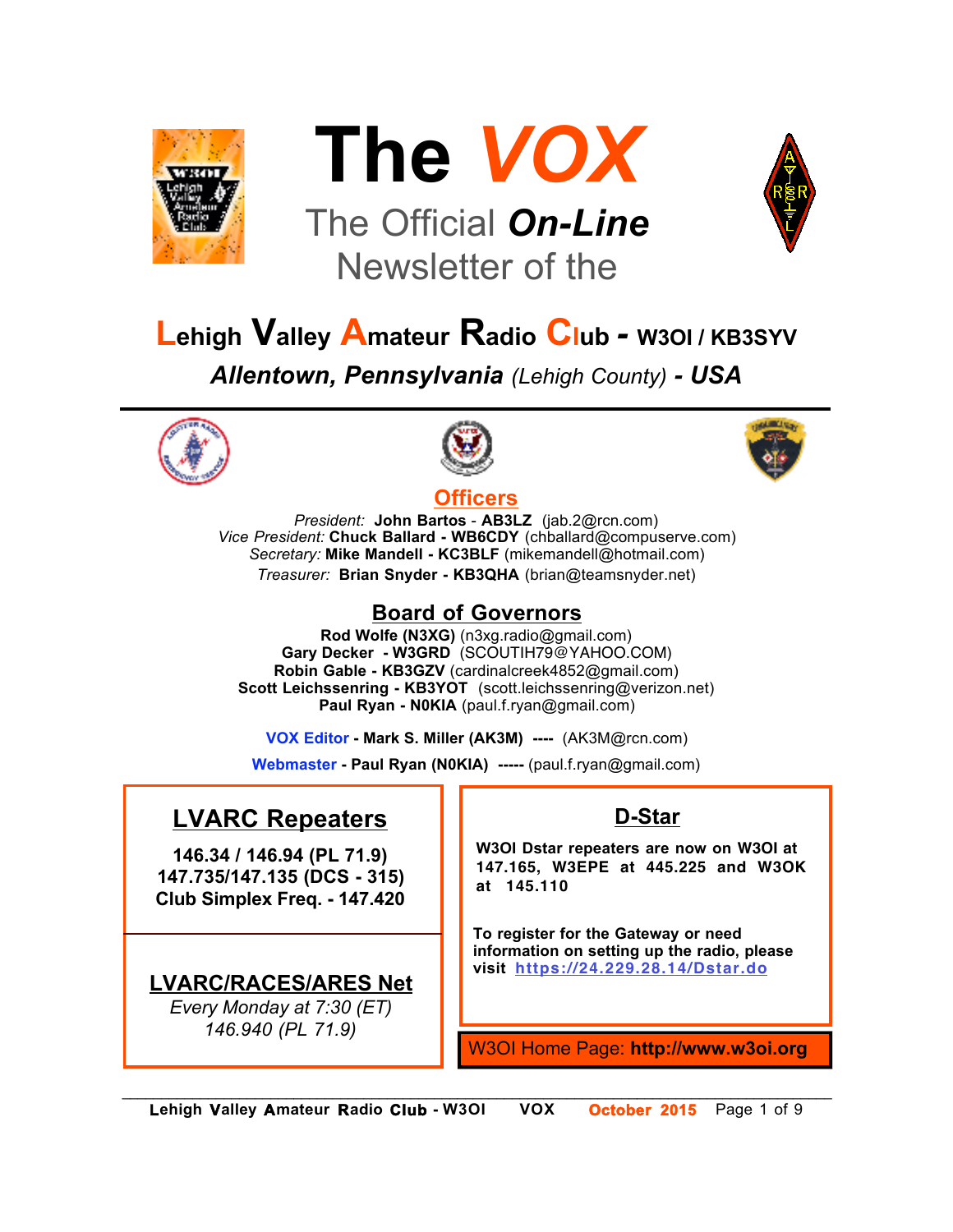# Contents for October 2015

# **Nominations for 2016 LVARC Officers and board members this month!**

**The LVARC's 147.135 repeater now requires DCS 315**

 $\overline{Z}$  A  $\mathbf{r}$ 

# **LVARC TEST SESSIONS**

Program **The LVARC test sessions are held the third Friday of every month (except June and July). REGISTRATION IS REQUIRED no later than the Sunday before the test session.**

**Test sessions are held at the Hanover Elementary School in Bethlehem, PA (3890 Jacksonville Rd, Bethlehem, PA 18017) beginning at 6:30 pm.**

> **Newsletter submissions can be sent to Mark (AK3M) at AK3M@rcn.com**

**Your submissions can be text and/or graphics.**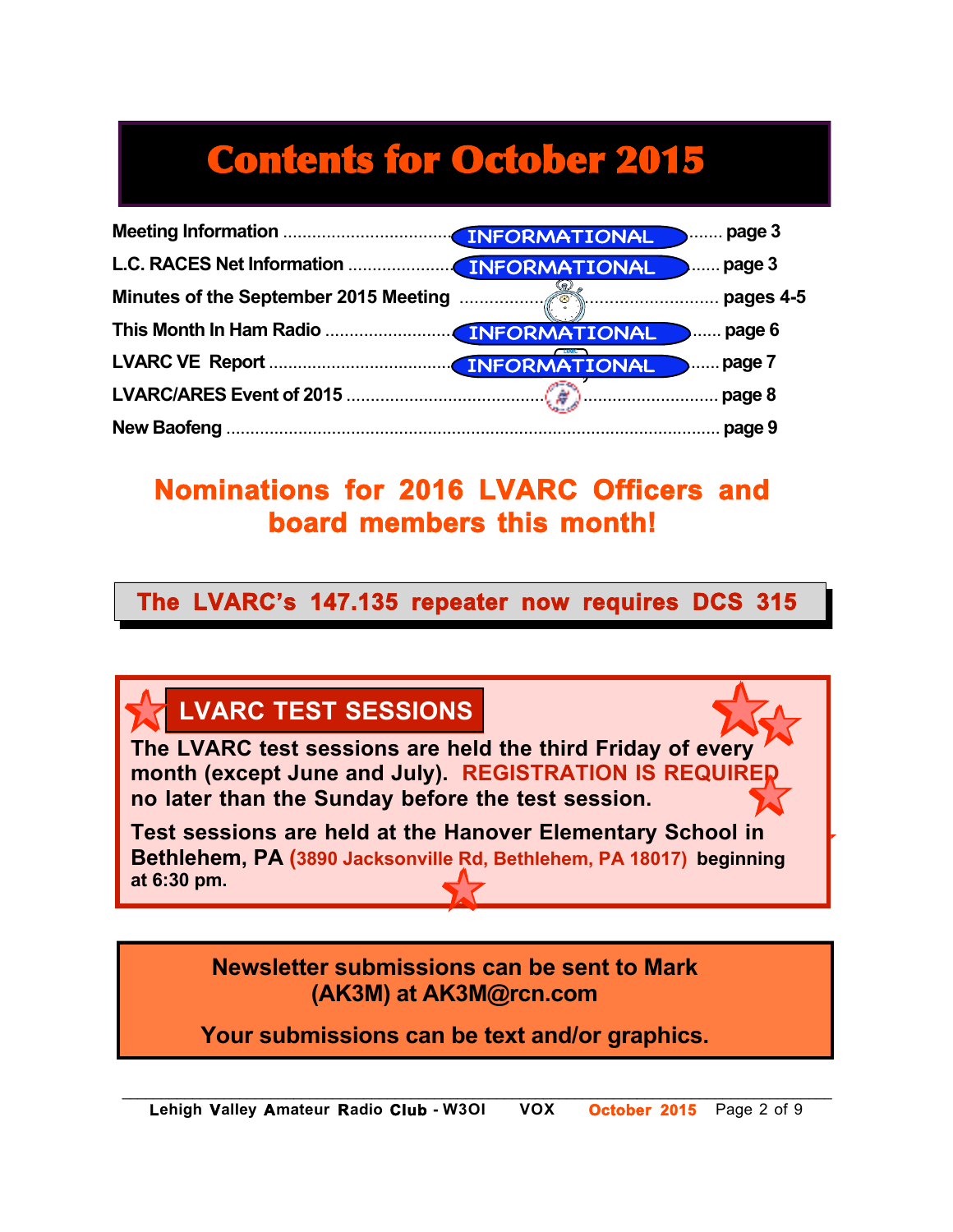

**The September, 2015 LVARC meeting will be held on** October 6**, 2015 at the Tri-Clover Fire Company at 7:30**

# **LVARC / RACES NET**

**Don't forget to check into the Monday Night LC/LVARC/RACES Net on 146.94 (PL 71.9) with an alternate frequency of 147.735/147.135 (DCS 315) The Net begins at 7:30 pm local time (ET).** 

> *Many* **club announcements will be heard there !**

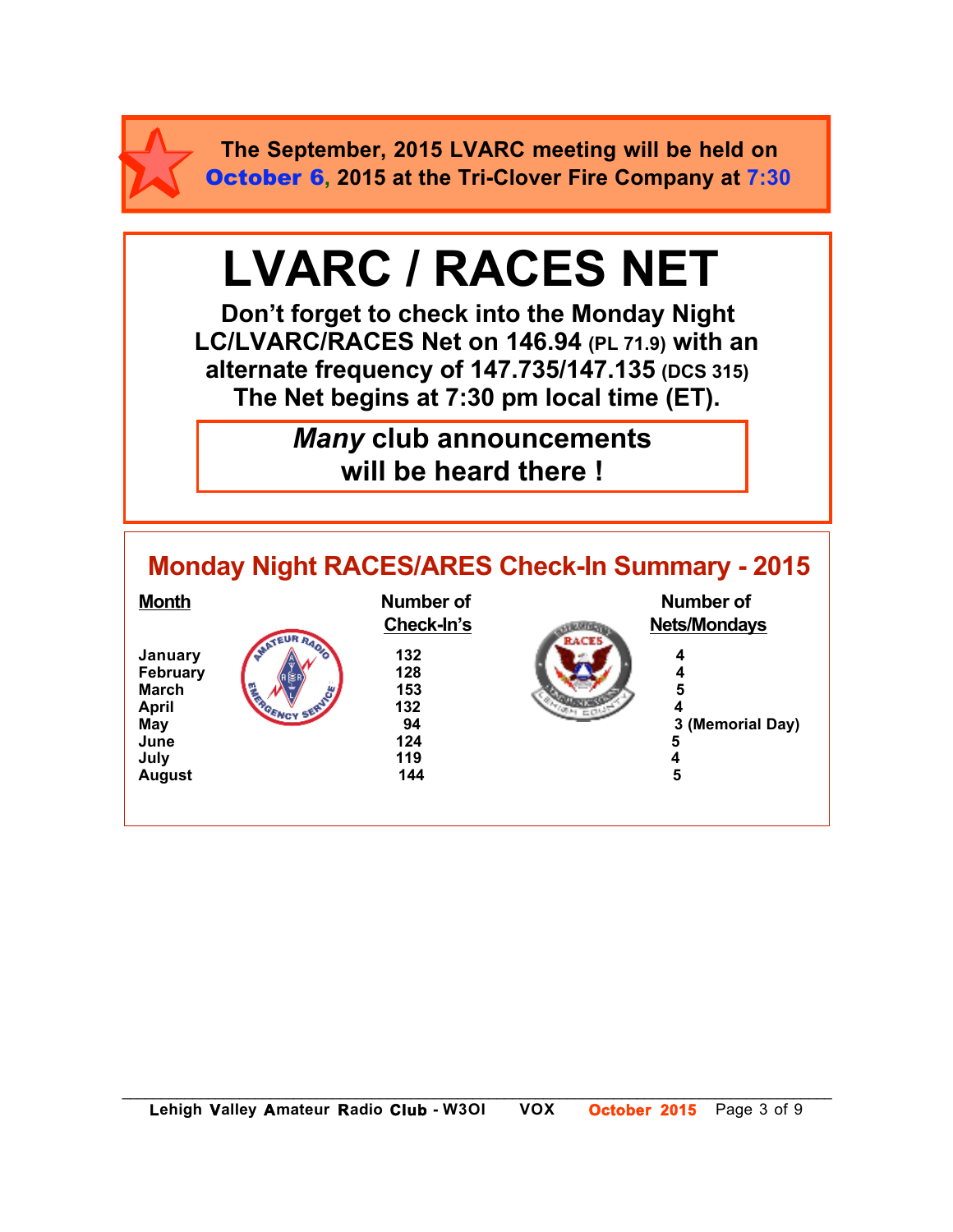## **Minutes of the September, 2015 LVARC Meeting** de - Mike (KC3BLF)

#### **LVARC Minutes September 2015**

#### **Tri-Clover Fire Company, Orefield, PA** --- **9/1/2015 Opening:**

The regular meeting of the Lehigh Valley Amateur Radio Club was called to order at 7:30PM on Sept 1 by President Bartos.

There were a total of 20 members in attendance, and the club was joined by 2 guests.

**Guests:** John Hildebrand, Brian McCallister KD0POF The following Board Members were present at the meeting: John Bartos, Chuck Ballard, Brian Snyder, Mike Mandell, GaryDecker, Rod Wolfe, Scott Leichssenring

**Approval of Minutes** The minutes of the previous meeting were unanimously approved as distributed. Moved: Chuck, WB6CDY Second: Walt, KB3QHA Carried

**Treasurer's Report** (Brian-KB3QHA)

The financial report was presented. Motion to approve: Rod, N3XG Second: KC3EXO Motion carried

#### **Committee Reports**

#### Repeater:

The repeaters seem to be fine. No issues with the machines or people operating them.

**Program:** Tonight is solar power by Don, N0VGA. Hands on will be some solar field testing. Next month Joe Ames from ARRL will speak.

#### **Volunteer Examiners:**

There were no test sessions in July and August, 2015 due to the school's schedule, where the tests are held. In September, the normal testing sessions will be offered on the third Friday of each month.

The next test session will be held on Friday September 18, 2015 at Hanover Elementary School in Bethlehem starting at 6:30 pm. As of this date, we have two to test at on the September test session.

(Minutes cont. on page 5)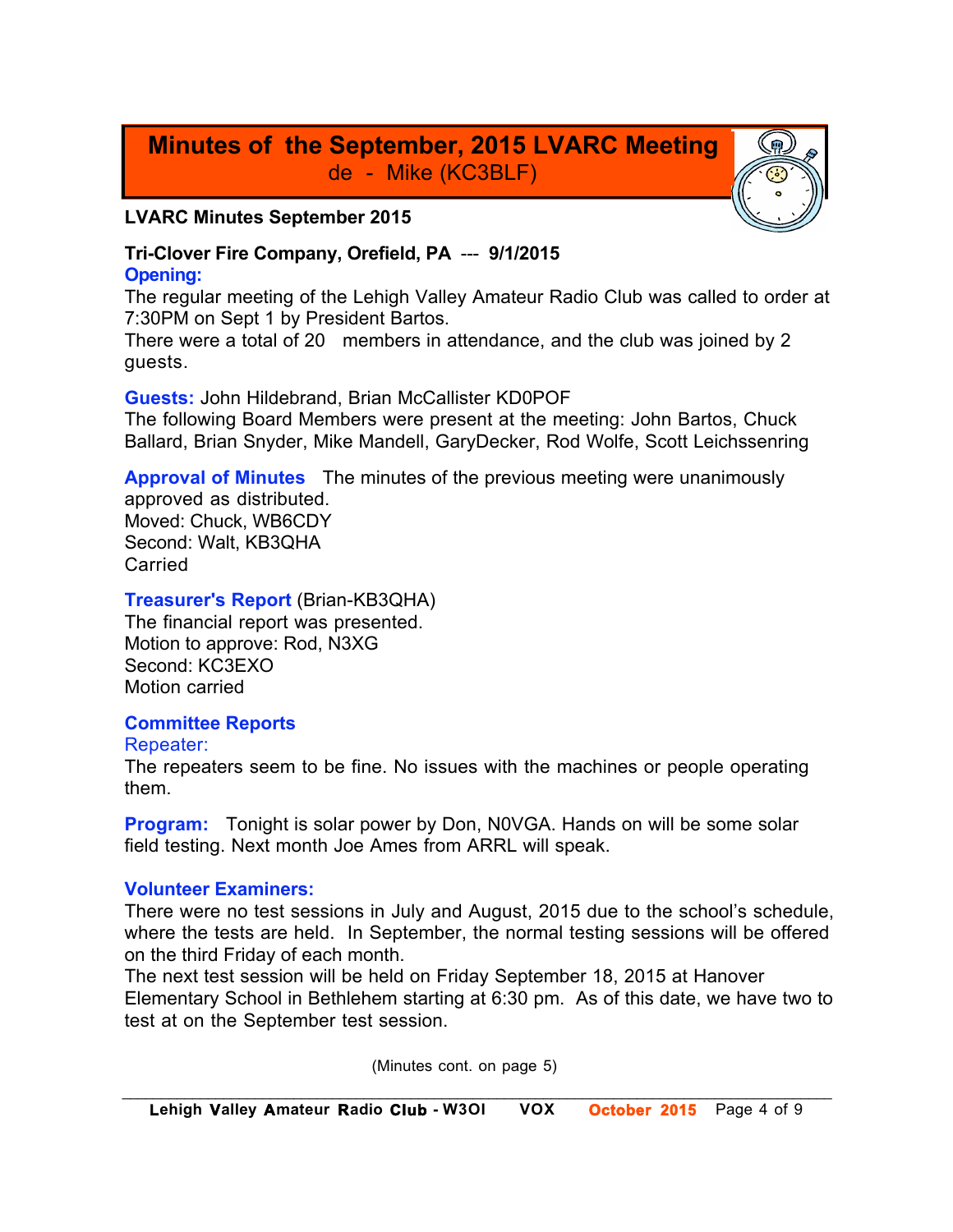#### **ARES:**

#### (Minutes cont. from page 4)

The next ARES event will be the VIA Marathon. The date of this event will be Sunday September 13, 2015. Operators are needed. To volunteer, contact Mark (AK3M) at AK3M@rcn.com or call 610-865-9183.

Fall events include: (1) The Harvest 5K (NEW) - September 27, (2) Women's 5K Classic --- October 17 and (3) The D&L Rail Trail 1/2 Marathon --- November 1. See page 8 of the August 2015 issue of the VOX.

Sept 12 will be the Whitehall Township Emergency Prep day from 9-12AM. We need at least one more person.

Sept 19 is the St. Luke's West Emergency Prep event. Scott Lindemuth will have 2 people at the county EOC and we will do a county-wide simplex test at the same time.

The Papal visit is the weekend of Sept 26. Volunteers for Chester County who has asked for help must go through Rod or Bruce Bobo and Lehigh County ARES/RACES.

#### **Communications** -- No report

#### **Club Station:**

A group went to the location of the club station and had a very preliminary plan for how to progress. John, AB3LZ would like to lay out the plan for December. It is cleaned out at this point. The group may meet about an hour before the next hand's on night.

#### **Old Business: None**

**New Business:** Nominations for next year officers will start in October. John asked for people to chair the Christmas party and possibly set it up further in advance. John reviewed the revised participation program and drawing. He solicited prizes from the membership for the participation program. Rod still has raffle tickets. The drawing is Oct 11.

#### **Good of the Order:**

Rex announced he has bought a home in Florida and this may be his last business meeting. HF was reported to be good in recent days. Andy reported his daughter is recovering from cancer surgery.

Chuck brought up an issue with the Prolific drivers in Windows 10.

**Sick Report:** None

**New Member Applicants:** Motion to accept: None -- Second: --- Carried

#### **Adjournment:**

Meeting was adjourned at 8:20]. Moved: Scott, KB3YOT Seconded: Don, N0VGA --- Carried Minutes submitted by: Mike, KC3BLF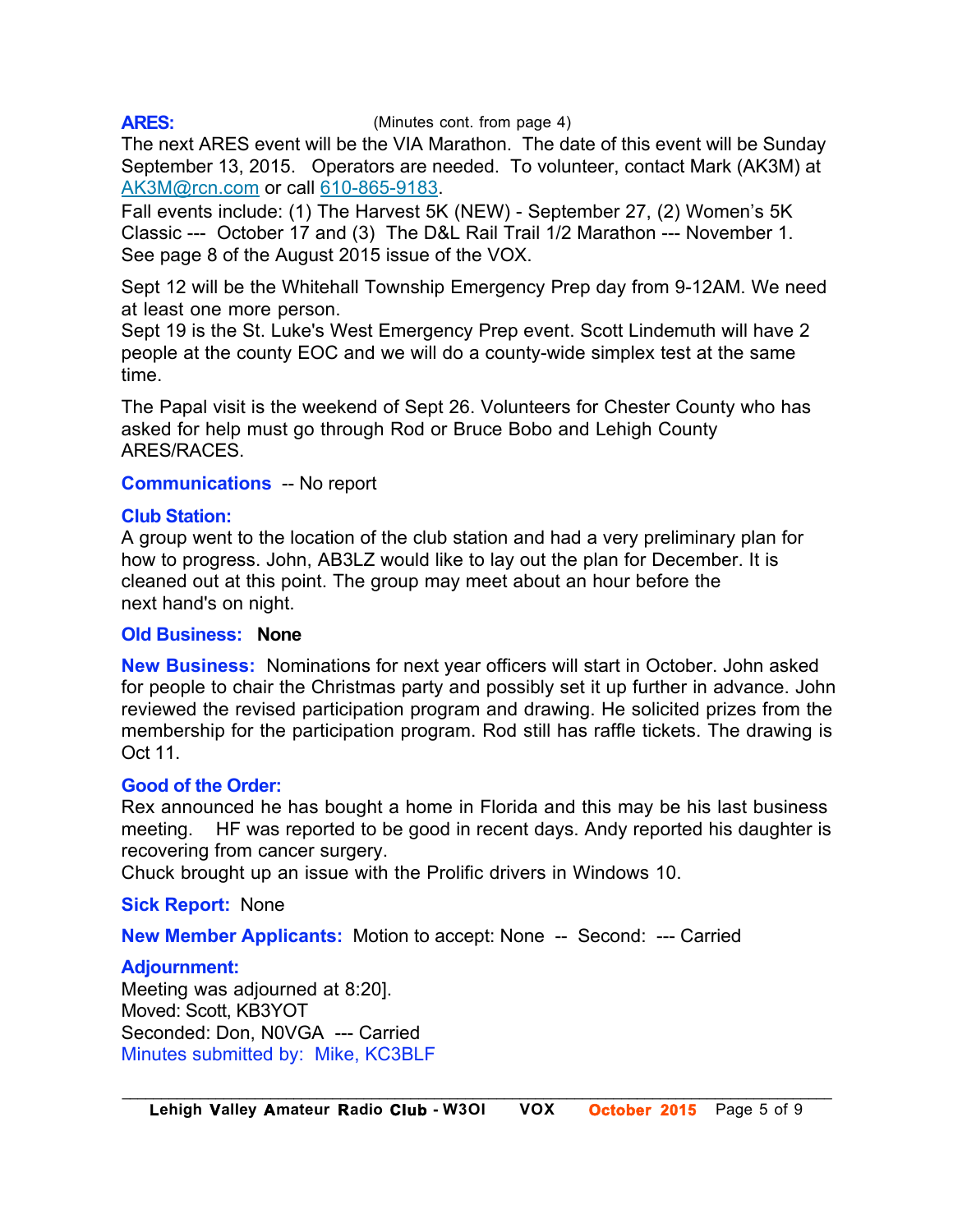|        |                                                                                   |                                                                            | <b>This Month In Ham Radio</b>                   |          |                                                                                           |                                                                                                        |
|--------|-----------------------------------------------------------------------------------|----------------------------------------------------------------------------|--------------------------------------------------|----------|-------------------------------------------------------------------------------------------|--------------------------------------------------------------------------------------------------------|
| Sunday | Monday                                                                            | Tuesday                                                                    | Wednesday                                        | Thursday | Friday                                                                                    | Saturday                                                                                               |
|        |                                                                                   | October 2015                                                               |                                                  |          | YLRL DX/NA YL<br>Anniv. Contest<br>Oceania DX<br>phone contest                            | German<br><b>Telegraphy</b><br>contest                                                                 |
| 4      | <b>ARES</b><br><b>RACES</b><br><b>Net</b><br>7:30<br><b>Mark</b><br>AK3M          | 6<br><b>LVARC</b><br><b>Meeting</b><br><b>Tri-Clover</b><br>7:30           | Dist. 2<br><b>RACES</b><br>Net - 7:30<br>147.255 | 8        | 9                                                                                         | 10<br>Oceania<br>DX CW<br>contest<br>Scandinavian<br><b>SSB contest</b><br><b>Arizona</b><br>QSO party |
| 11     | 12<br><b>ARES</b><br><b>RACES</b><br>Net<br>7:30<br>Paul<br><b>NOKIA</b>          | 13                                                                         | 14                                               | 15       | 16<br><b>LVARC</b><br><b>Test</b><br><b>Session</b><br>6:30 pm<br><b>Hanover</b><br>Elem. | <b>Women's</b><br><b>5K Classic</b>                                                                    |
| 18     | 19<br><b>ARES</b><br><b>RACES</b><br><b>Net</b><br>7:30<br>Rod<br>N3XG            | 20<br><b>LVARC</b><br><b>Activity</b><br><b>Night</b><br><b>Tri-Clover</b> | 21                                               | 22       | 23                                                                                        | 24<br>CQ<br>Worldwide<br><b>DX SSB</b><br>contest                                                      |
| 25     | 26<br><b>ARES</b><br><b>RACES</b><br><b>Net</b><br>7:30<br><b>Robin</b><br>KB3GZV | 27                                                                         | 28                                               | 29       | 30                                                                                        | 31<br><b>ARRL EME</b><br>contest                                                                       |

 **LVARC meeting - Tuesday October 6 (7:30 pm) - Tri - Clover FC LVARC test session - October 16 - Hanover Elem. (6:30 pm)**

*\_\_\_\_\_\_\_\_\_\_\_\_\_\_\_\_\_\_\_\_\_\_\_\_\_\_\_\_\_\_\_\_\_\_\_\_\_\_\_\_\_\_\_\_\_\_\_\_\_\_\_\_\_\_\_\_\_\_\_\_\_\_\_\_\_\_\_\_\_\_\_\_\_\_\_\_\_\_\_\_\_\_\_\_\_\_\_\_\_\_\_*  **Lehigh Valley Amateur Radio Club - W3OI VOX October 2015** Page 6 of 9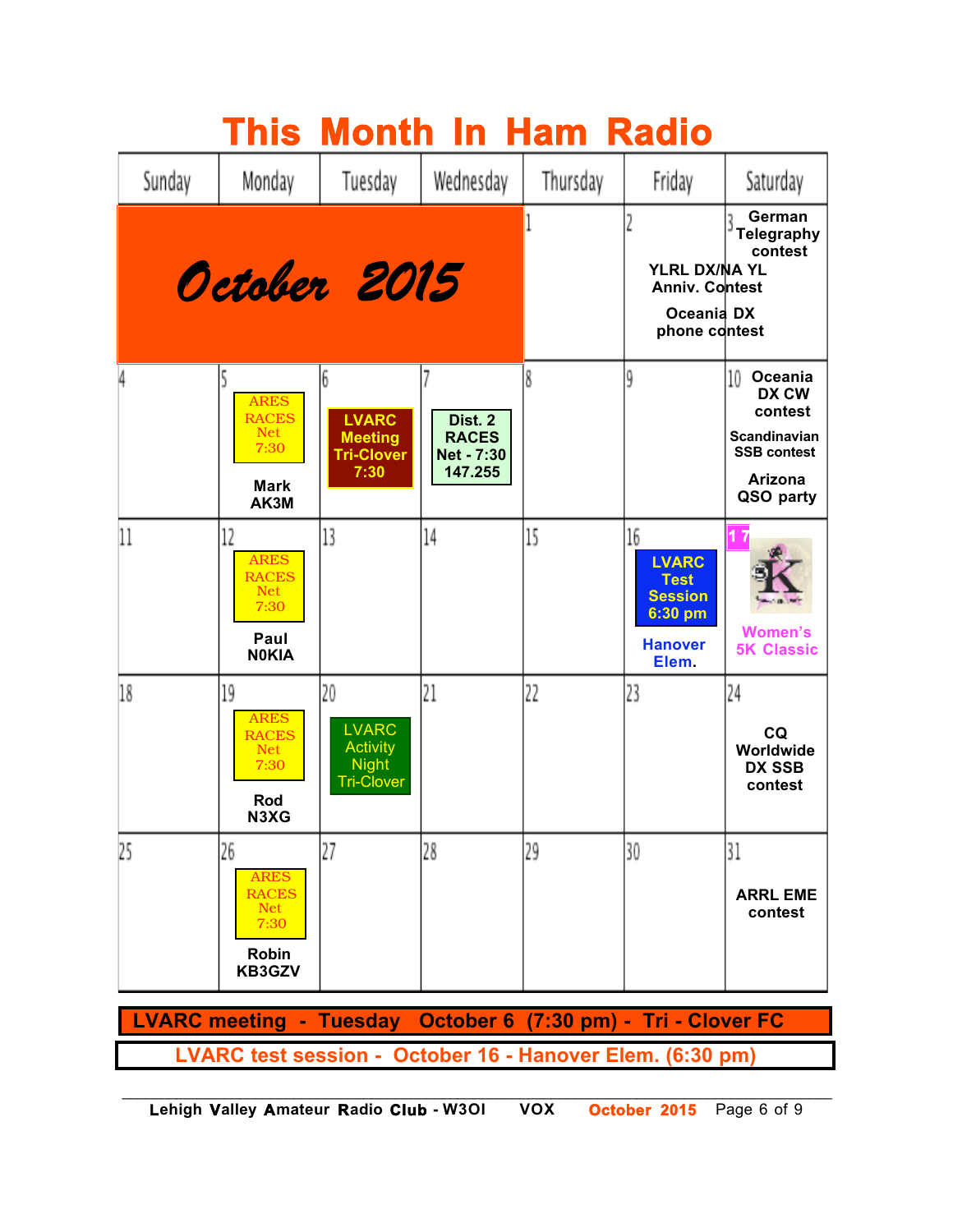## LVARC Activities/Events **Mark your Calendar PRINT, CLIP and POST**

 **Monday October 5 --- LC RACES/ARES Net - 7:30 pm (146.94) Tuesday October 6 --- LVARC Meeting (7:30 - Tri Clover FC) Monday October 12 --- LC RACES/ARES Net - 7:30 pm (146.94) Friday October 16 --- Test Session at Hanover Elem. School Saturday October 17 --- Women's 5K Classic**



 **Monday October 19 --- LC RACES/ARES Net - 7:30 pm (146.94) Tuesday October 20 --- LVARC Activity Night (7:30 pm - Tri Clover FC) Monday October 26 --- LC RACES/ARES Net - 7:30 pm (146.94)** 



**LVARC 2015 Test Session Dates** --- Test sessions are held at the Hanover Elementary School (3890 Jacksonville Road ) in Bethlehem, Pa., the **3rd Friday of the month at 6:30 pm**. **REGISTRATION IS NECESSARY.**  Contact Mark (AK3M) at AK3M@rcn.com.

**October ---** Oct. . 16 **December ---** Dec. 18

**September ---** Sept. 18 **November ---** Nov. 20



Have an article, diagram or an opinion you would like to share with the LVARC members in this newsletter? Send it to Mark (AK3M). You can submit VOX material in any form. Send it via email (AK3M@rcn.com) or US mail (5508 Hale Ave - Bethlehem, PA 18017). You can send pictures, diagrams or text. **The newsletter needs YOUR material to continue!**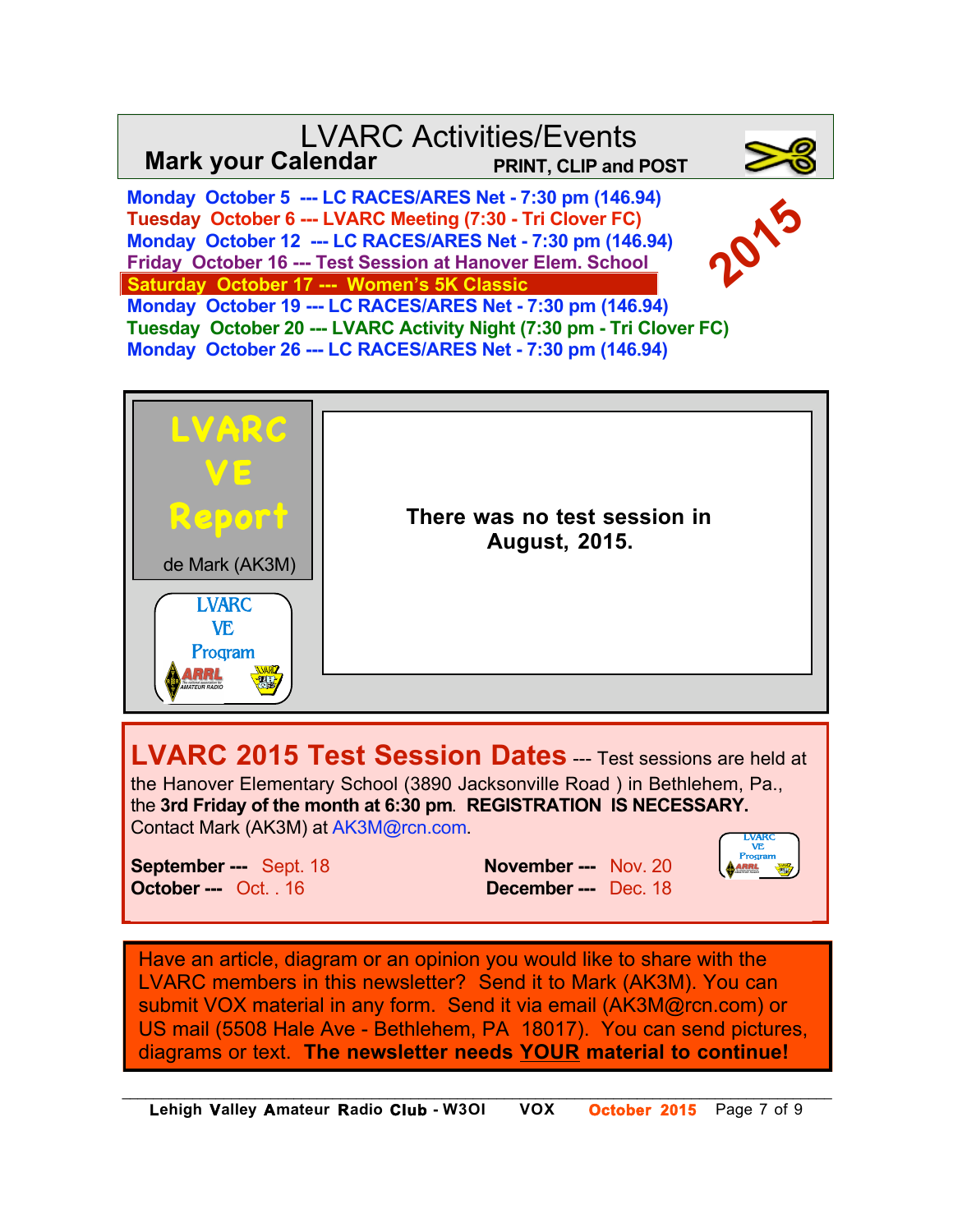

*"You better cut the pizza in four pieces because I'm not hungry enough to eat six*." --- Yogi Berra



*Night Net for details.*

## **The LVARC Has FOUR More ARES/Community Events Scheduled for 2015.** These include:



- **(1) VIA / LVHN Marathon (Sept. 13)**
- **N0KIA (2) Harvest 5K (Sept. 27)**
- **(3) Women's 5K Classic (Oct. 17)**
- **(4) D&L Rail Trail Half-Marathon (Nov. 1)**

Mark your calendar and volunteer to help with any or all of the remaining events. To volunteer, contact Mark (AK3M) at  $\sim$ AK3M@rcn.com. TICKET